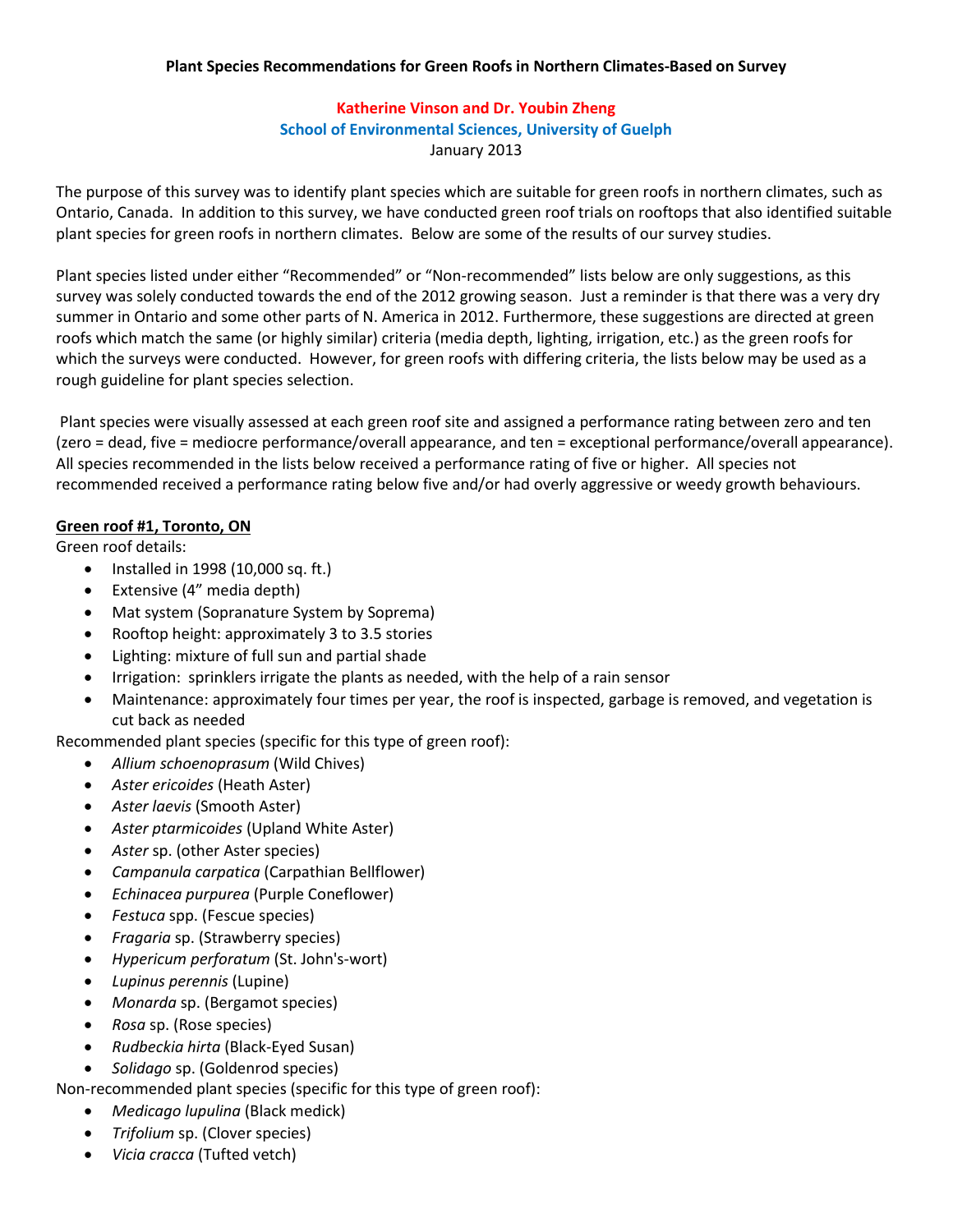### **Green roof #2, Toronto, ON**

Green roof details:

- $\bullet$  Installed in 2010 (35,000 sq. ft.)
- Mixture of extensive (4¼" media depth) and semi-intensive (6" media depth)
- Module system (LiveRoof<sup>®</sup> Ontario Inc.)
- Rooftop height: 3 stories
- Lighting: mixture of full sun and partially shaded areas
- Irrigation: during the first two years sprinklers irrigated as needed to aid plant establishment and rain sensors helped to determine the volume of water required for each irrigation – after this point in time, irrigation only occurs during extreme droughts
- Maintenance: during spring, perennials are cut back, and as needed, the green roof is weeded and garbage is removed

Recommended plant species (specific for this type of green roof):

- x *Achillea millefolium* 'Terra Cotta' (Terra Cotta Yarrow)
- x *Achillea tomentosum* (Wooly Yarrow)
- **•** *Allium cernuum* (Nodding Onion)
- x *Allium schoenoprasum* 'Forescate' (Chives)
- x *Allium senescens* var. *glaucum* (Ornamental Onion / Curly Onion)
- Amsonia hubrichtii (Arkansas Blue Star) perform better in partial shade than in full sun
- x *Calamagrostis* 'Karl Foerster' (Karl Foerster Feather Reed Grass)
- x *Campanula rotundifolia* (Bluebell Bellflower / Harebell)
- x *Echinacea pallida* (Pale Purple Coneflower) perform better in partial shade than in full sun
- x *Echinacea paradoxa* (Bush's Purple Coneflower / Yellow Coneflower) perform better in partial shade than in full sun
- x *Echinacea purpurea* (Eastern Purple Coneflower) perform better in partial shade than in full sun
- x *Euphorbia myrsinites* (Donkey Tail Spurge)
- x *Gaillardia* 'Oranges and Lemons' (Oranges and Lemons Blanket Flower)
- x *Geum triflorum* (Prairie Smoke)
- x *Helictotrichon sempervirens* (Blue Oat Grass)
- Liatris spicata 'Kobold' (Blazing Star / Gay Feather)
- x *Monarda fistulosa* (Bergamot)
- x *Nepeta* x*faassenii* 'Walkers Low' (Walker's Low Catmint)
- x *Panicum virgatum* 'Heavy Metal' (Heavy Metal Switch Grass) perform better in partial shade than in full sun
- x *Penstemon digitalis* (Foxglove Beardtongue)
- x *Perovskia atriplicifolia* 'Little Spire' (Little Spire Russian Sage)
- x *Rudbeckia fulgida fulgida* (Orange Coneflower)
- x *Scabiosa columbaria* (Pincushion Flower)
- x *Schizachyrium scoparium* (Little Bluestem)
- x *Sesleria autumnalis* (Autumn Moor Grass)
- x *Solidago rugosa* 'Fireworks' (Fireworks Goldenrod)
- **•** *Solidago* sp. (Other Goldenrod species)
- x *Sporobolus heterolepis* (Prairie Dropseed)
- x *Stachys byzantina* (Lamb's-ears)

Non-recommended plant species (specific for this type of green roof):

- **•** Aster laevis (Smooth Aster)
- x *Deschampsia flexuosa* (Wavy Hair Grass)
- x *Vicia cracca* (Tufted Vetch)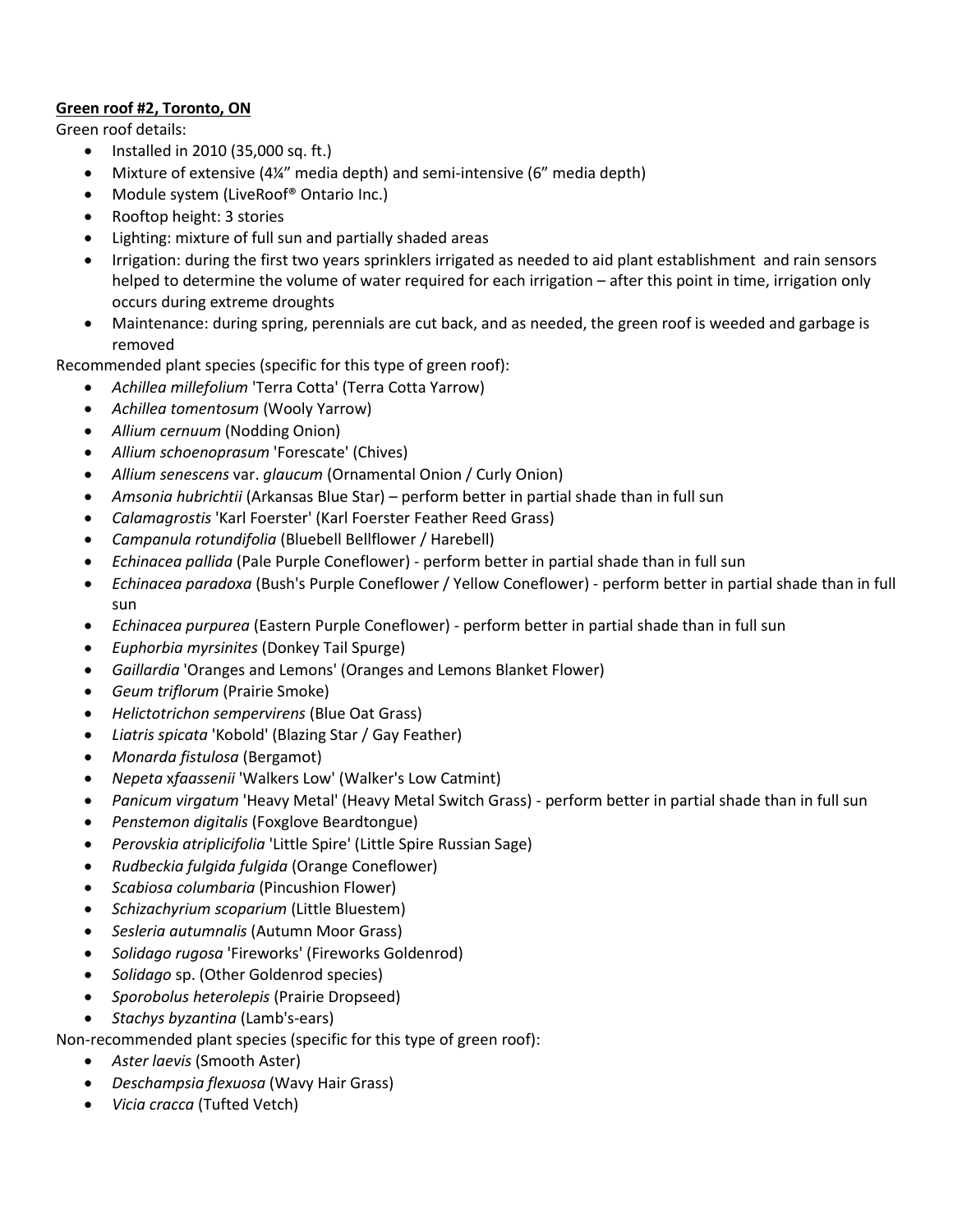## **Green roof #3, Toronto, ON**

Green roof details:

- $\bullet$  Installed in 2010 (7,500 sq. ft.)
- Mostly extensive (4" media depth in the butterfly/medicinal green roof garden) wetland green roof garden is semi-intensive (6" media depth)
- Monolithic system
- Rooftop height: 2 stories
- Lighting: mostly full sun wetland garden receives partial shade
- Irrigation: irrigation is performed as needed via a hand-held garden hose and/or an oscillating sprinkler
- x Maintenance: weeding is performed as needed

Recommended plant species (specific for this type of green roof):

- Wetland green roof garden:
	- o *Aster* spp. (Aster species)
	- o *Carex* spp. (Sedge species)
	- o *Eupatorium maculatum* (Joe-Pye Weed)
	- o *Rosa acicularis* (Prickly Wild Rose)
	- o *Verbena stricta* (Hoary Vervain)
	- Butterfly/medicinal green roof garden:
		- o *Allium cernuum* (Nodding Onion)
		- o *Aster* sp. (Aster species)
		- o *Baptisia australis* (False Indigo)
		- o *Campanula rotundifolia* (Harebell)
		- o *Coreopsis lanceolata* (Sand Coreopsis)
		- o *Fragaria virginiana* (Wild Strawberry)
		- o *Monarda fistulosa* (Bergamot)
		- $\circ$  *Oenothera biennis* (Evening Primrose) may need to stake tall plants and/or plant in non-windy areas
		- o *Schizachyrium scoparium* (Little Bluestem)
		- o *Solidago* sp. (Goldenrod species)
		- o *Sporobolus heterolepis* (Prairie Dropseed)
		- o *Verbena stricta* (Hoary Vervain)

Non-recommended plant species (specific for this type of green roof):

- Wetland and butterfly/medicinal green roof gardens:
	- o *Trifolium* sp. (Clover species)
		- Due to their aggressive nature, it is recommended that Clover species *not* be combined with short species, such as most *Sedum* ground cover species

## **Green roof #4, Toronto, ON**

Green roof details:

- $\bullet$  Installed in 2009 (5,231 sq. ft.)
- Semi-intensive (6" media depth)
- Monolithic system
- Rooftop height: 5 stories
- Lighting: mixture of full sun and partial shade
- Irrigation: automatic sprinklers irrigate the green roof from April through October for three hours each night (hand-watering occurs during extreme droughts, with the use of a garden hose)
	- o Note: at the time this survey was conducted, the entire green roof garden was irrigated, not just 60% (which was the original irrigation protocol)
- Maintenance: weeding is conducted as needed

Recommended plant species (specific for this type of green roof):

- x *Achillea millefolium* (Common Yarrow)
- x *Allium cernuum* (Nodding Onion)